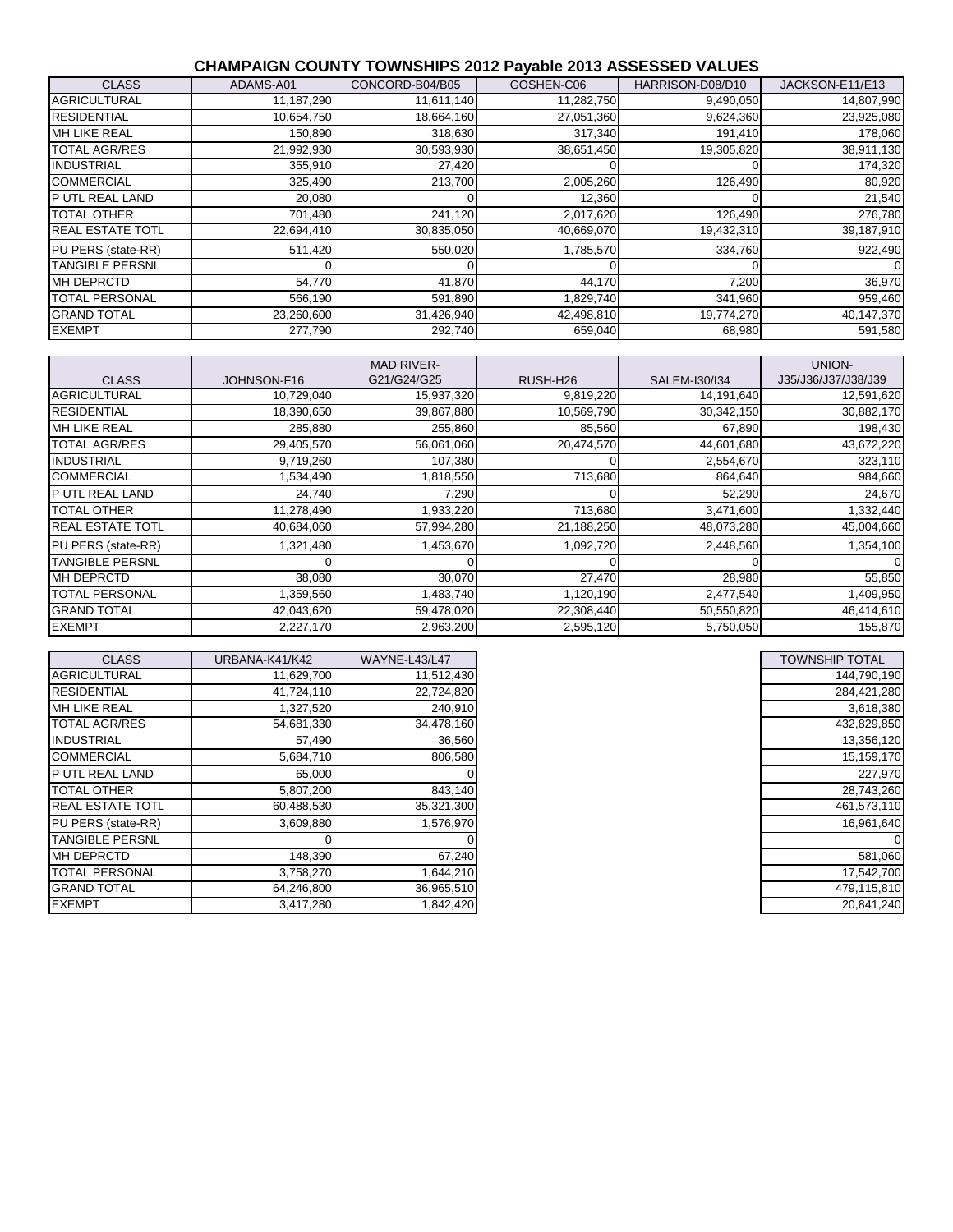## **CHAMPAIGN COUNTY TOWNSHIPS 2012 Payable 2013 ASSESSED VALUES**

|                         |                   |                    | ST. PARIS-JACKSON | ST. PARIS-JOHNSON-          |                          |
|-------------------------|-------------------|--------------------|-------------------|-----------------------------|--------------------------|
| <b>CLASS</b>            | MECHANICSBURG-C07 | CHRISTIANSBURG-E14 | E <sub>15</sub>   | F <sub>20</sub>             | <b>ST. PARIS - TOTAL</b> |
| <b>AGRICULTURAL</b>     | 97,040            | 1,380              | 76,990            | 217,210                     | 294,200                  |
| <b>RESIDENTIAL</b>      | 15,557,930        | 5,223,730          | 2,421,370         | 16,427,040                  | 18,848,410               |
| <b>MH LIKE REAL</b>     | 28,630            | 32,400             | 40                | 79,210                      | 79,250                   |
| <b>TOTAL AGR/RES</b>    | 15,683,600        | 5,257,510          | 2,498,400         | 16,723,460                  | 19,221,860               |
| <b>INDUSTRIAL</b>       | 1,237,670         | 28,110             | 328,360           | 1,036,910                   | 1,365,270                |
| <b>COMMERCIAL</b>       | 2,472,730         | 260,680            | 118,190           | 2,636,530                   | 2,754,720                |
| P UTL REAL LAND         | 4,700             |                    | 3,090             |                             | 3,090                    |
| <b>TOTAL OTHER</b>      | 3,715,100         | 288,790            | 449,640           | 3,673,440                   | 4,123,080                |
| <b>REAL ESTATE TOTL</b> | 19,398,700        | 5,546,300          | 2,948,040         | 20,396,900                  | 23,344,940               |
| PU PERS (state-RR)      | 426,470           | 185,850            | 35,650            | 499,520                     | 535,170                  |
| <b>TANGIBLE PERSNL</b>  |                   |                    |                   |                             |                          |
| <b>MH DEPRCTD</b>       |                   |                    |                   |                             |                          |
| <b>TOTAL PERSONAL</b>   | 426,470           | 185,850            | 35,650            | 499,520                     | 535,170                  |
| <b>GRAND TOTAL</b>      | 19,825,170        | 5,732,150          | 2,983,690         | 20,896,420                  | 23,880,110               |
| <b>EXEMPT</b>           | 8,497,170         | 234,740            | 7,620             | 9,120,270                   | 9,127,890                |
|                         |                   |                    |                   |                             |                          |
| <b>CLASS</b>            | N LEWISBURG-H28   | WOODSTOCK-H29      | MUTUAL-J40        | <b>URBANA - SAL-149/150</b> | URBANA - URB-K48         |
| <b>AGRICULTURAL</b>     | 243,980           | 59,850             | 120,430           | 775,540                     | 476,090                  |

| <b>ULAJJ</b>            | IN LEWIODUNU-HZ0 | <u>WUUUJIUUNTILY</u> | IVIU I UAL-J4U | UNDAINA - OAL-149/100 | UNDAINA - UND-N40 |
|-------------------------|------------------|----------------------|----------------|-----------------------|-------------------|
| <b>AGRICULTURAL</b>     | 243,980          | 59,850               | 120,430        | 775,540               | 476,090           |
| <b>RESIDENTIAL</b>      | 14,640,310       | 2,879,680            | 1,625,600      | 3,340,330             | 121,282,570       |
| MH LIKE REAL            | 891,660          | 10,130               | 3,540          |                       | 279,680           |
| <b>TOTAL AGR/RES</b>    | 15,775,950       | 2,949,660            | 1,749,570      | 4,115,870             | 122,038,340       |
| <b>INDUSTRIAL</b>       | 65,970           |                      |                |                       | 13,876,810        |
| <b>COMMERCIAL</b>       | 2,205,050        | 44,850               | 67,950         | 472,520               | 38,022,790        |
| P UTL REAL LAND         |                  |                      |                |                       | 38,630            |
| <b>TOTAL OTHER</b>      | 2,271,020        | 44,850               | 67,950         | 472,520               | 51,938,230        |
| <b>REAL ESTATE TOTL</b> | 18,046,970       | 2,994,510            | 817,520        | 4,588,390             | 173,976,570       |
| PU PERS (state-RR)      | 341,040          | 76,520               | 29,810         |                       | 4,810,720         |
| <b>TANGIBLE PERSNL</b>  |                  |                      |                |                       |                   |
| <b>MH DEPRCTD</b>       |                  |                      |                |                       |                   |
| <b>TOTAL PERSONAL</b>   | 341,040          | 76,520               | 29,810         |                       | 4,810,720         |
| <b>GRAND TOTAL</b>      | 18,388,010       | 3,071,030            | 1,847,330      | 4,588,390             | 178,787,290       |
| <b>EXEMPT</b>           | 528,390          | 153,760              | 6,010          | 1,416,200             | 25,107,700        |

| <b>COUNTY TOTAL 2011</b> | <b>COUNTY TOTAL 2012</b> |
|--------------------------|--------------------------|
| 144,170,030              | 146,858,700              |
| 467,101,040              | 467,819,840              |
| 4,193,830                | 4,943,670                |
| 615,464,900              | 619,622,210              |
| 27,702,770               | 29,929,950               |
| 65,237,310               | 61,460,460               |
| 270,380                  | 274,390                  |
| 93,210,460               | 91,664,800               |
| 708,675,360              | 711,287,010              |
| 24,862,720               | 23,367,220               |
| 0                        |                          |
| 829,400                  | 581,060                  |
| 25,692,120               | 23,948,280               |
| 734,367,480              | 735,235,290              |
| 61,896,930               | 65,913,100               |

| <b>CLASS</b>            | <b>TOTAL - URBANA</b> | <b>CORP TOTALS</b> | <b>COUNTY TOTAL 2011</b> | <b>COUNTY TOTAL 2012</b> |
|-------------------------|-----------------------|--------------------|--------------------------|--------------------------|
| <b>AGRICULTURAL</b>     | 1,251,630             | 2,068,510          | 144,170,030              | 146,858,700              |
| <b>RESIDENTIAL</b>      | 124,622,900           | 183,398,560        | 467,101,040              | 467,819,840              |
| <b>MH LIKE REAL</b>     | 279,680               | 1,325,290          | 4,193,830                | 4,943,670                |
| TOTAL AGR/RES           | 126, 154, 210         | 186,792,360        | 615,464,900              | 619,622,210              |
| <b>INDUSTRIAL</b>       | 13,876,810            | 16,573,830         | 27,702,770               | 29,929,950               |
| <b>COMMERCIAL</b>       | 38,495,310            | 46,301,290         | 65,237,310               | 61,460,460               |
| P UTL REAL LAND         | 38,630                | 46,420             | 270,380                  | 274,390                  |
| <b>TOTAL OTHER</b>      | 52,410,750            | 62,921,540         | 93,210,460               | 91,664,800               |
| <b>REAL ESTATE TOTL</b> | 178,564,960           | 249,713,900        | 708,675,360              | 711,287,010              |
| PU PERS (state-RR)      | 4,810,720             | 6,405,580          | 24,862,720               | 23,367,220               |
| <b>TANGIBLE PERSNL</b>  |                       |                    |                          |                          |
| <b>MH DEPRCTD</b>       |                       |                    | 829,400                  | 581,060                  |
| <b>TOTAL PERSONAL</b>   | 4,810,720             | 6,405,580          | 25,692,120               | 23,948,280               |
| <b>GRAND TOTAL</b>      | 183,375,680           | 256,119,480        | 734,367,480              | 735,235,290              |
| <b>EXEMPT</b>           | 26,523,900            | 45,071,860         | 61,896,930               | 65,913,100               |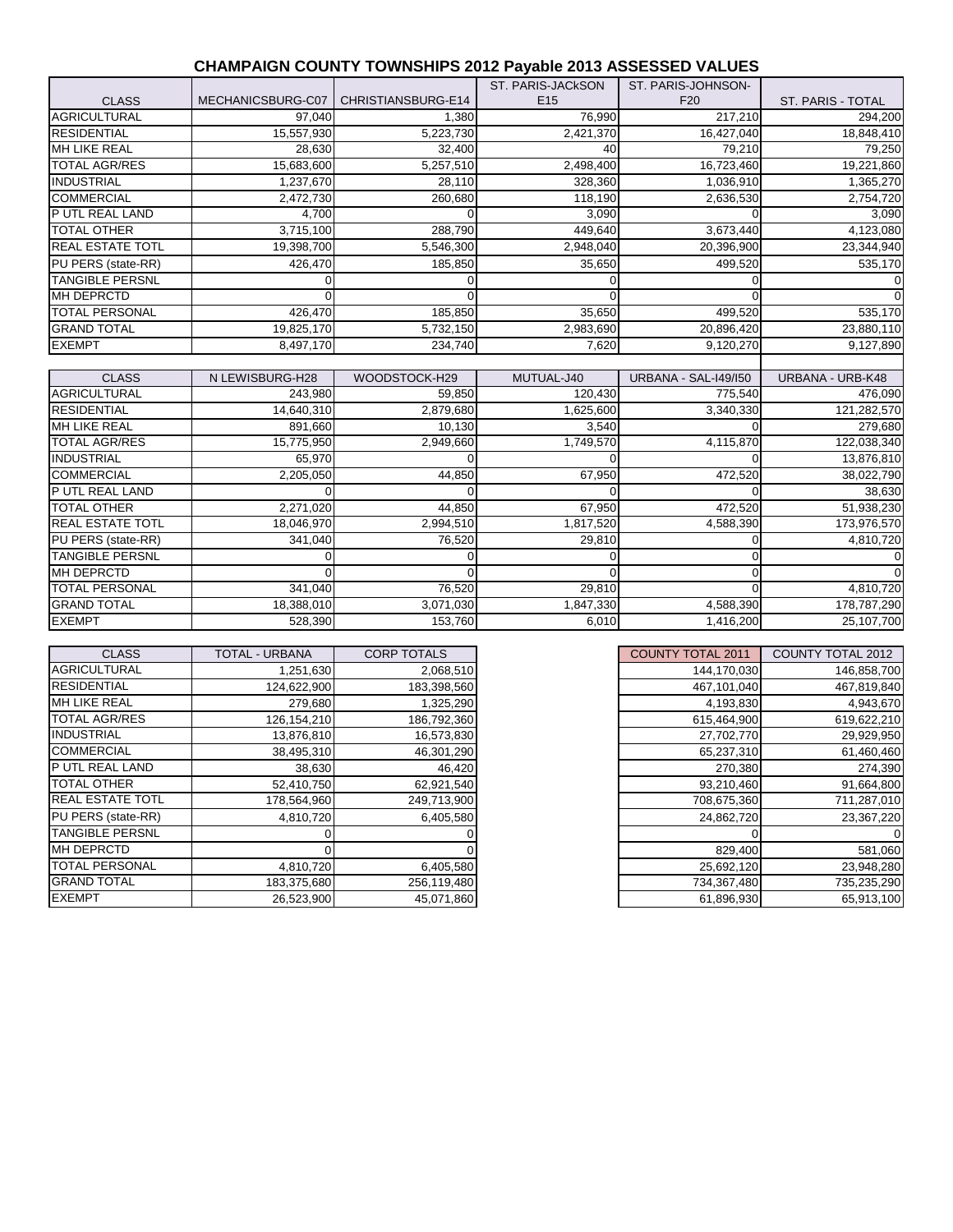## **CHAMPAIGN COUNTY TOWNSHIPS 2012 Payable 2013 ASSESSED VALUES**

|                         | <b>GRAHAM-</b>      |                      |                 |                     |                     |
|-------------------------|---------------------|----------------------|-----------------|---------------------|---------------------|
|                         | A01/B04/D08/E11/E14 | <b>MECHANICSBURG</b> | TRIAD-H26/      | <b>WLS-B05/</b>     | URBANA-CSD          |
| <b>CLASS</b>            | E15/F16/F20/G21/I34 | C06/C07/J35/J40      | H28/H29/J37/L43 | D10/I30/I50/J38/L47 | G25/149/J39/K41/K48 |
| <b>AGRICULTURAL</b>     | 69,080,600          | 16,810,970           | 23,989,740      | 19,792,560          | 15,246,680          |
| <b>RESIDENTIAL</b>      | 140,830,440         | 58,695,010           | 56,683,240      | 35,076,100          | 173,405,380         |
| <b>MH LIKE REAL</b>     | 649,480             | 240,870              | 879,610         | 86,070              | 757,460             |
| <b>TOTAL AGR/RES</b>    | 210,560,520         | 75,746,850           | 81,552,590      | 54,954,730          | 189,409,520         |
| <b>INDUSTRIAL</b>       | 11,777,670          | 1,481,570            | 102,530         | 2,554,670           | 13,988,800          |
| <b>COMMERCIAL</b>       | 7,115,040           | 4,580,120            | 4,634,810       | 864,640             | 44,180,970          |
| P UTL REAL LAND         | 55,200              | 28,760               |                 | 52,290              | 99,640              |
| <b>TOTAL OTHER</b>      | 18,947,910          | 6,090,450            | 4,737,340       | 3,471,600           | 58,269,410          |
| <b>REAL ESTATE TOTL</b> | 229,508,430         | 81,837,300           | 86,289,930      | 58,426,330          | 247,678,930         |
| PU PERS (state-RR)      | 5,555,740           | 3,130,250            | 3,279,650       | 2,613,020           | 8,664,370           |
| <b>TANGIBLE PERSNL</b>  |                     |                      |                 |                     |                     |
| MH DEPRCTD              | 214,440             | 73,030               | 203,980         | 25,390              | 155,390             |
| <b>TOTAL PERSONAL</b>   | 5,770,180           | 3,203,280            | 3,483,630       | 2,638,410           | 8,819,760           |
| <b>GRAND TOTAL</b>      | 235,278,610         | 85,040,580           | 89,773,560      | 61,064,740          | 256,498,690         |
| <b>EXEMPT</b>           | 15,761,750          | 9,243,210            | 5,125,550       | 5,821,900           | 29,919,050          |

| <b>CLASS</b>            | MIAMI EAST-E13 | <b>CLARK NE-J36</b> | CLARK NW-G24/K42 | <b>SCHOOL TOTAL</b> |
|-------------------------|----------------|---------------------|------------------|---------------------|
| <b>AGRICULTURAL</b>     | 295,440        | 1,355,250           | 287,460          | 146,858,700         |
| <b>RESIDENTIAL</b>      | 97,420         | 2,273,860           | 758,390          | 467,819,840         |
| <b>MH LIKE REAL</b>     |                | 16,730              |                  | 2,630,220           |
| <b>TOTAL AGR/RES</b>    | 392,860        | 3,645,840           | 1,045,850        | 617,308,760         |
| <b>INDUSTRIAL</b>       |                | 24,710              |                  | 29,929,950          |
| <b>COMMERCIAL</b>       |                | 84,880              |                  | 61,460,460          |
| <b>IP UTL REAL LAND</b> |                | 12,970              | 3,990            | 252,850             |
| <b>TOTAL OTHER</b>      |                | 122,560             | 3,990            | 91,643,260          |
| <b>REAL ESTATE TOTL</b> | 392,860        | 3,768,400           | 1,049,840        | 708,952,020         |
| PU PERS (state-RR)      |                | 79,600              | 44,590           | 23,367,220          |
| <b>TANGIBLE PERSNL</b>  |                |                     |                  |                     |
| <b>MH DEPRCTD</b>       |                | 11,540              |                  | 683,770             |
| <b>TOTAL PERSONAL</b>   |                | 91,140              | 44,590           | 24,050,990          |
| <b>GRAND TOTAL</b>      | 392,860        | 3,859,540           | 1,094,430        | 733,003,010         |
| <b>EXEMPT</b>           |                | 1,050               | 40,590           | 65,913,100          |

| SCHOOL TOTAL |
|--------------|
| 146,858,700  |
| 467,819,840  |
| 2,630,220    |
| 617,308,760  |
| 29,929,950   |
| 61,460,460   |
| 252,850      |
| 91.643.260   |
| 708,952,020  |
| 23,367,220   |
|              |
| 683,770      |
| 24,050,990   |
| 733,003,010  |
| 65,913,100   |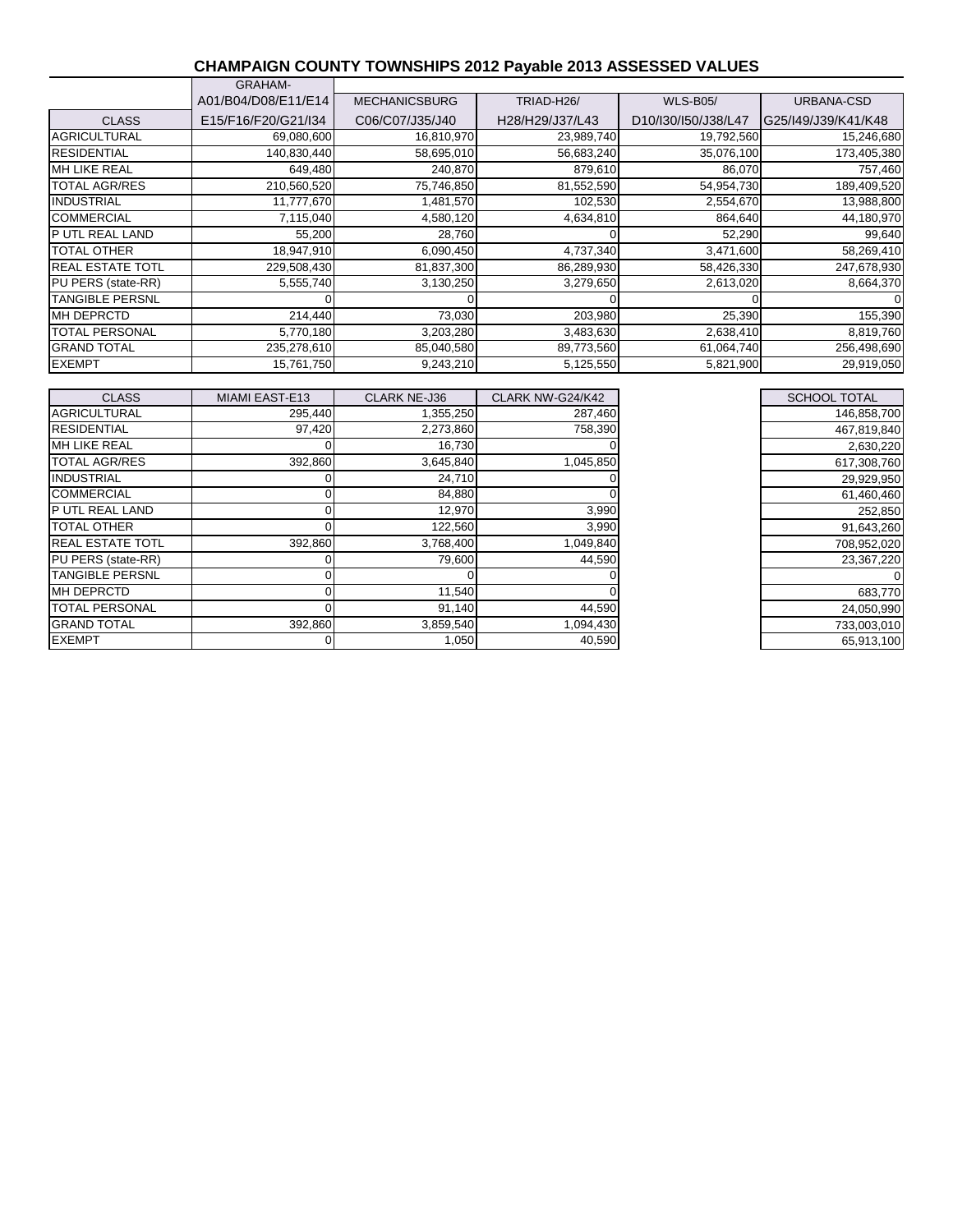## **SCHOOLS ASSESSED VALUES INCLUDING OVERLAPPING COUNTIES - 2012 Payable 2013**

| <b>CLASS</b>       | <b>GRAHAM CHAMPAIGN</b> | <b>GRAHAM SHELBY</b> | <b>GRAHAM TOTAL</b> |
|--------------------|-------------------------|----------------------|---------------------|
| AGR/RES/MHR        | 210,560,520             | 94,930               | 210,655,450         |
| <b>IND/COMM</b>    | 18,892,710              |                      | 18,892,710          |
| P UTL REAL LAND    | 55.200                  |                      | 55.200              |
| <b>RE TOTAL</b>    | 229,508,430             | 94,930               | 229,603,360         |
| PU PERS (state-RR) | 5,555,740               | 11,870               | 5,567,610           |
| <b>TANG PERS</b>   |                         |                      | 70                  |
| <b>MANF HOME</b>   | 214.440                 |                      | 214.440             |
| <b>TOT PERS</b>    | 5.770.180               | 11,940               | 5,782,120           |
| <b>GRAND TOT</b>   | 235,278,610             | 106.870              | 235,385,480         |
| <b>EXEMPT</b>      | 15.761.750              |                      | 15.761.750          |

| <b>CLASS</b>          | <b>MCBURG CHAMPAIGN</b> | <b>McBURG MADISON</b> |
|-----------------------|-------------------------|-----------------------|
| AGR/RES/MHR           | 75,746,850              | 2,315,990             |
| <b>IND/COMM</b>       | 6,061,690               |                       |
| <b>PUTL REAL LAND</b> | 28.760                  |                       |
| <b>RE TOTAL</b>       | 81,837,300              | 2,315,990             |
| PU PERS (state-RR)    | 3,130,250               | 13,770                |
| <b>TANG PERS</b>      |                         | 7,450                 |
| <b>MANF HOME</b>      | 73.030                  |                       |
| <b>TOT PERS</b>       | 3,203,280               | 21,220                |
| <b>GRAND TOT</b>      | 85,040,580              | 2,337,210             |
| <b>EXEMPT</b>         | 9,243,210               |                       |

| <b>CLASS</b>       | <b>TRIAD CHAMPAIGN</b> | <b>TRIAD LOGAN</b> | <b>TRIAD UNION</b> | <b>TRIAD TOTAL</b> |
|--------------------|------------------------|--------------------|--------------------|--------------------|
| AGR/RES/MHR        | 81,552,590             | 6,106,330          | 6,454,450          | 94,113,370         |
| <b>IND/COMM</b>    | 4,737,340              |                    | 6,200              | 4,743,540          |
| P UTL REAL LAND    |                        |                    |                    |                    |
| <b>RE TOTAL</b>    | 86,289,930             | 6,106,330          | 6,460,650          | 98,856,910         |
| PU PERS (state-RR) | 3,279,650              | 210,880            | 100,590            | 3,591,120          |
| <b>TANG PERS</b>   |                        |                    | 11,610             | 11,610             |
| <b>MANF HOME</b>   | 203.980                |                    |                    | 203,980            |
| <b>TOT PERS</b>    | 3,483,630              | 210,880            | 112,200            | 3,806,710          |
| <b>GRAND TOT</b>   | 89,773,560             | 6,317,210          | 6,572,850          | 102,663,620        |
| <b>EXEMPT</b>      | 5,125,550              |                    |                    | 5,125,550          |

| <b>CLASS</b>       | <b>WLS CHAMPAIGN</b> | <b>WLS LOGAN</b> |
|--------------------|----------------------|------------------|
| AGR/RES/MHR        | 54,954,730           | 49,958,780       |
| <b>IND/COMM</b>    | 3,419,310            | 6,578,110        |
| P UTL REAL LAND    | 52,290               | 34,280           |
| <b>RE TOTAL</b>    | 58,426,330           | 56,571,170       |
| PU PERS (state-RR) | 2,613,020            | 2,854,350        |
| <b>TANG PERS</b>   |                      |                  |
| <b>MANF HOME</b>   | 25,390               |                  |
| <b>TOT PERS</b>    | 2,638,410            | 2,854,350        |
| <b>GRAND TOT</b>   | 61,064,740           | 59,425,520       |
| <b>EXEMPT</b>      | 5,821,900            |                  |

| <b>GRAHAM TOTAL</b> |
|---------------------|
| 210,655,450         |
| 18,892,710          |
| 55,200              |
| 229,603,360         |
| 5,567,610           |
| 70                  |
| 214,440             |
| 5,782,120           |
| 235,385,480         |
| 15.761.750          |

| <b>MECHANICSBURG</b><br>TOTAL |
|-------------------------------|
| 78,062,840                    |
| 6,061,690                     |
| 28,760                        |
| 84.153.290                    |
| 3,144,020                     |
| 7.450                         |
| 73,030                        |
| 3,224,500                     |
| 87,377,790                    |
| 9,243,210                     |

| <b>TRIAD TOTAL</b> |
|--------------------|
| 94,113,370         |
| 4.743.540          |
|                    |
| 98,856,910         |
| 3,591,120          |
| 11.610             |
| 203.980            |
| 3,806,710          |
| 102,663,620        |
| 5.125.550          |

| <b>WLS TOTAL</b> |
|------------------|
| 104,913,510      |
| 9,997,420        |
| 86,570           |
| 114,997,500      |
| 5,467,370        |
|                  |
| 25,390           |
| 5,492,760        |
| 120,490,260      |
| 5.821.900        |